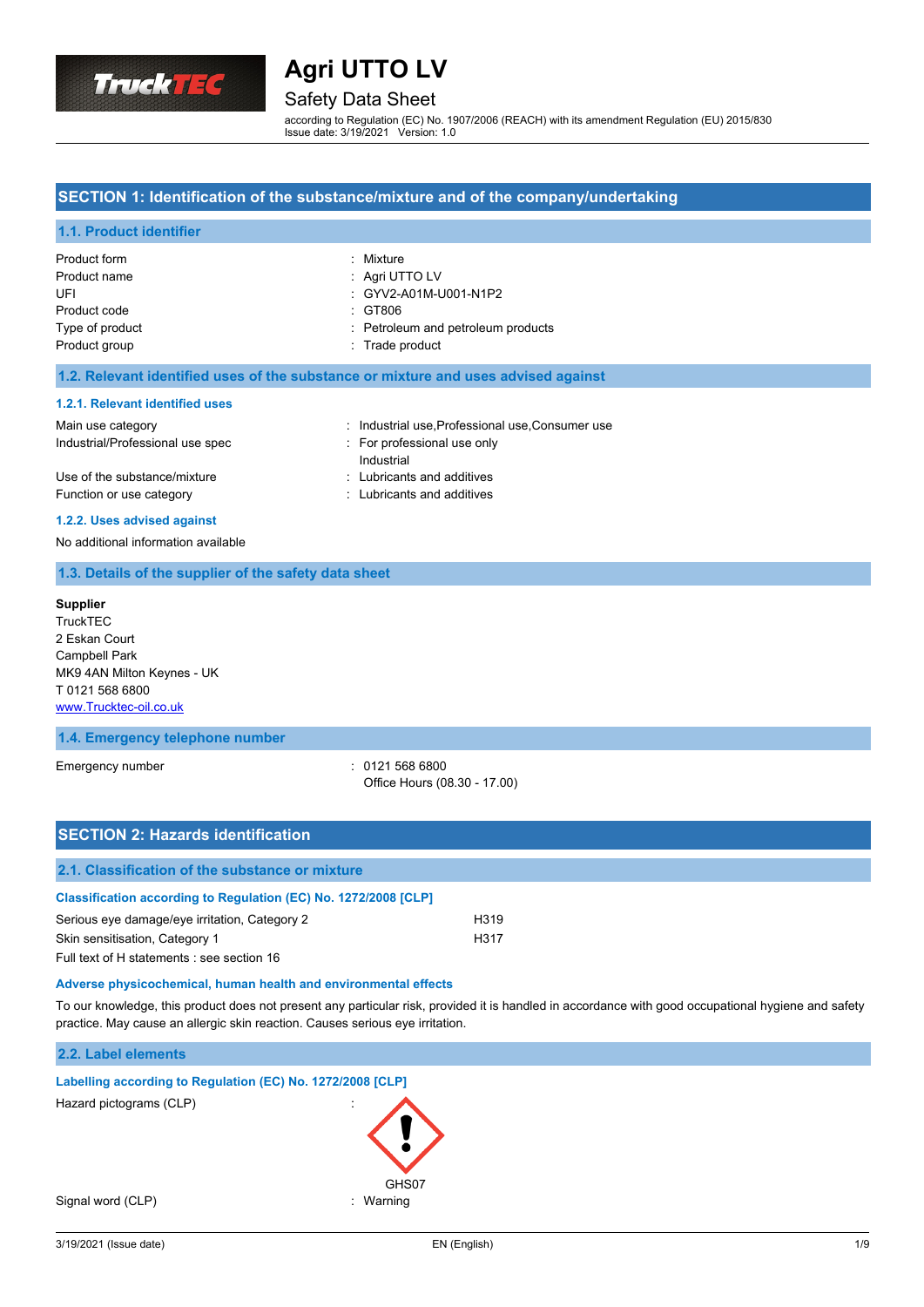## Safety Data Sheet

according to Regulation (EC) No. 1907/2006 (REACH) with its amendment Regulation (EU) 2015/830

| Hazard statements (CLP)        | : H317 - May cause an allergic skin reaction.<br>H319 - Causes serious eye irritation.                                                                                                                                                                                                                                                                                                                 |
|--------------------------------|--------------------------------------------------------------------------------------------------------------------------------------------------------------------------------------------------------------------------------------------------------------------------------------------------------------------------------------------------------------------------------------------------------|
| Precautionary statements (CLP) | : P261 - Avoid breathing dust/fume/gas/mist/vapours/spray.<br>P280 - Wear protective gloves/protective clothing/eye protection/face protection/hearing<br>protection.<br>P333+P313 - If skin irritation or rash occurs: Get medical advice/attention.<br>P337+P313 - If eye irritation persists: Get medical advice/attention.<br>P362+P364 - Take off contaminated clothing and wash it before reuse. |

### **2.3. Other hazards**

No additional information available

### **SECTION 3: Composition/information on ingredients**

## **3.1. Substances**

#### Not applicable

#### **3.2. Mixtures**

| <b>Name</b>                                                                                     | <b>Product identifier</b>                                                                                | $\frac{9}{6}$  | <b>Classification according to</b><br><b>Regulation (EC) No.</b><br>1272/2008 [CLP] |
|-------------------------------------------------------------------------------------------------|----------------------------------------------------------------------------------------------------------|----------------|-------------------------------------------------------------------------------------|
| Baseoil - Unspecified - Lubricating Oils (Petroleum),<br>C20-50, Hydrotreated Neutral Oil-Based | (CAS-No.) 72623-87-1<br>(EC-No.) 276-738-4<br>(EC Index-No.) 649-483-00-5<br>(REACH-no) 01-2119474889-13 | $\geq 80 - 90$ | Asp. Tox. 1, H304                                                                   |
| <b>MINERAL OIL</b><br>substance with a Community workplace exposure limit                       | (CAS-No.) 64742-54-7<br>(EC-No.) MIXTURE<br>(REACH-no) 01-2119484627-25                                  | $\geq 1 - 5.5$ | Asp. Tox. 1, H304                                                                   |
| ZINC DIALKYLDITHIOPHOSPHATE                                                                     | (CAS-No.) 68649-42-3<br>(EC-No.) 272-028-3<br>(REACH-no) 01-2120742271-64                                | $\geq 1 - 5.5$ | Eye Dam. 1, H318<br>Skin Irrit. 2, H315<br>Aquatic Chronic 2, H411                  |
| CALCIUM LONG CHAIN ALKARYL SULPHONATE                                                           | (CAS-No.) 90194-27-7<br>(EC-No.) 290-636-7<br>(REACH-no) 01-2119488974-16                                | $\geq 1 - 5.5$ | Aquatic Chronic 4, H413<br>Skin Sens. 1, H317                                       |
| CALCIUM BRANCHED CHAIN ALKARYL<br><b>SULFONATE</b>                                              | (CAS-No.) 68610-84-4<br>(EC-No.) 271-877-7                                                               | $\geq 1 - 5.5$ | Skin Sens. 1, H317<br>Aquatic Chronic 4, H413                                       |

Full text of H-statements: see section 16

## **SECTION 4: First aid measures**

| 4.1. Description of first aid measures                                       |                                                                                                                                                                                                                                               |  |  |  |
|------------------------------------------------------------------------------|-----------------------------------------------------------------------------------------------------------------------------------------------------------------------------------------------------------------------------------------------|--|--|--|
| First-aid measures after inhalation<br>First-aid measures after skin contact | : Remove person to fresh air and keep comfortable for breathing.<br>: Wash skin with plenty of water. Take off contaminated clothing. If skin irritation or rash<br>occurs: Get medical advice/attention.                                     |  |  |  |
| First-aid measures after eye contact<br>First-aid measures after ingestion   | : Rinse cautiously with water for several minutes. Remove contact lenses, if present and easy<br>to do. Continue rinsing. If eye irritation persists: Get medical advice/attention.<br>: Call a poison center or a doctor if you feel unwell. |  |  |  |
| 4.2. Most important symptoms and effects, both acute and delayed             |                                                                                                                                                                                                                                               |  |  |  |
| Symptoms/effects after skin contact<br>Symptoms/effects after eye contact    | : May cause an allergic skin reaction.<br>$\therefore$ Eye irritation.                                                                                                                                                                        |  |  |  |

### **4.3. Indication of any immediate medical attention and special treatment needed**

Treat symptomatically.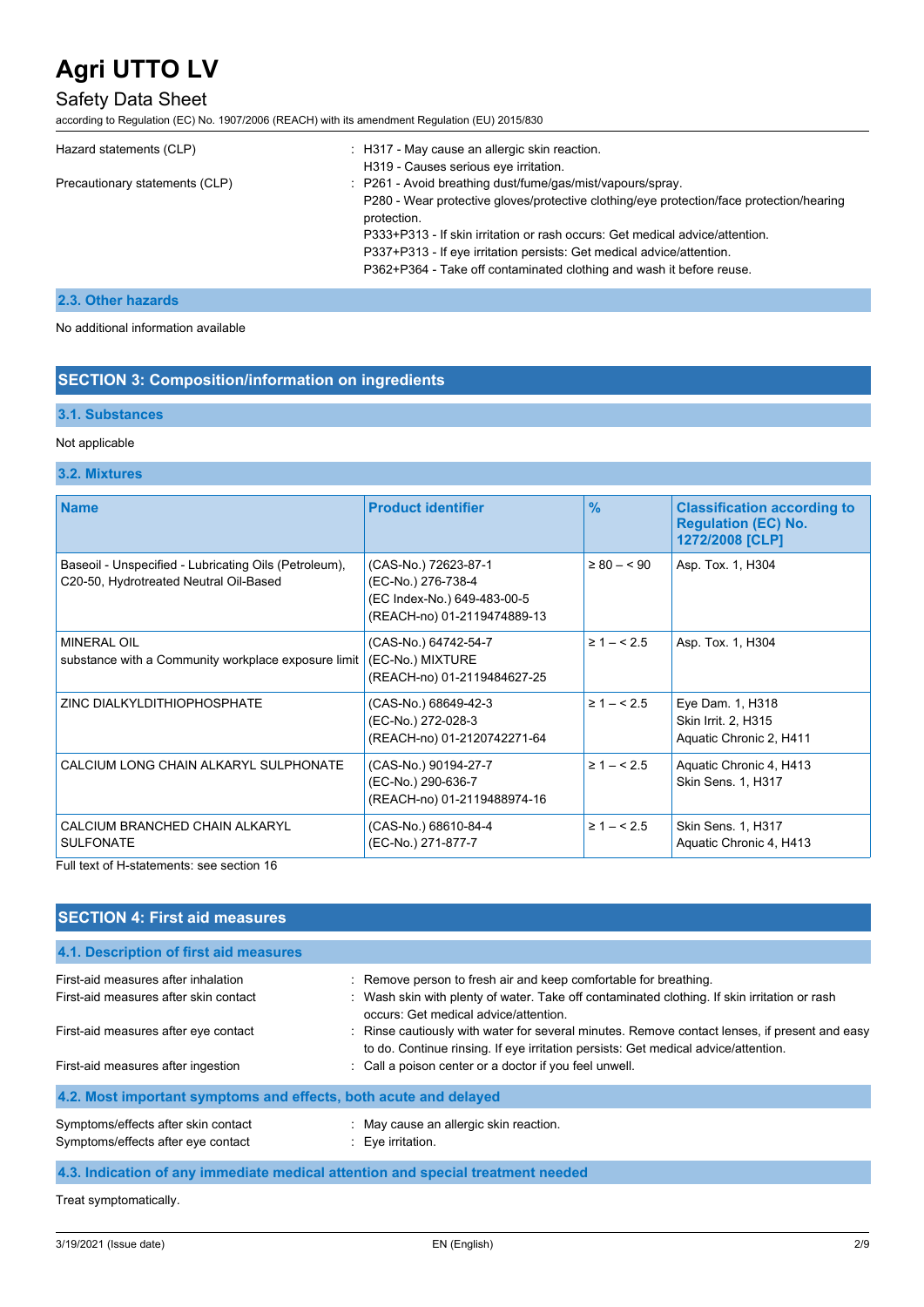## Safety Data Sheet

according to Regulation (EC) No. 1907/2006 (REACH) with its amendment Regulation (EU) 2015/830

| <b>SECTION 5: Firefighting measures</b>                    |                                                                                                                                             |  |  |  |
|------------------------------------------------------------|---------------------------------------------------------------------------------------------------------------------------------------------|--|--|--|
| 5.1. Extinguishing media                                   |                                                                                                                                             |  |  |  |
| Suitable extinguishing media                               | : Water spray. Dry powder. Foam. Carbon dioxide.                                                                                            |  |  |  |
| 5.2. Special hazards arising from the substance or mixture |                                                                                                                                             |  |  |  |
| Hazardous decomposition products in case of fire           | : Toxic fumes may be released.                                                                                                              |  |  |  |
| 5.3. Advice for firefighters                               |                                                                                                                                             |  |  |  |
| Protection during firefighting                             | : Do not attempt to take action without suitable protective equipment. Self-contained<br>breathing apparatus. Complete protective clothing. |  |  |  |

| <b>SECTION 6: Accidental release measures</b>                            |                                                                                                                                                                |  |  |  |
|--------------------------------------------------------------------------|----------------------------------------------------------------------------------------------------------------------------------------------------------------|--|--|--|
| 6.1. Personal precautions, protective equipment and emergency procedures |                                                                                                                                                                |  |  |  |
| 6.1.1. For non-emergency personnel                                       |                                                                                                                                                                |  |  |  |
| Emergency procedures                                                     | : Ventilate spillage area. Avoid contact with skin and eyes. Avoid breathing<br>dust/fume/gas/mist/vapours/spray.                                              |  |  |  |
| 6.1.2. For emergency responders                                          |                                                                                                                                                                |  |  |  |
| Protective equipment                                                     | : Do not attempt to take action without suitable protective equipment. For further information<br>refer to section 8: "Exposure controls/personal protection". |  |  |  |
| <b>6.2. Environmental precautions</b>                                    |                                                                                                                                                                |  |  |  |
| Avoid release to the environment.                                        |                                                                                                                                                                |  |  |  |
| 6.3. Methods and material for containment and cleaning up                |                                                                                                                                                                |  |  |  |
| Methods for cleaning up<br>Other information                             | Take up liquid spill into absorbent material.<br>Dispose of materials or solid residues at an authorized site.                                                 |  |  |  |

**6.4. Reference to other sections**

For further information refer to section 13.

| <b>SECTION 7: Handling and storage</b>                            |                                                                                                                                                                                                                           |  |  |  |  |
|-------------------------------------------------------------------|---------------------------------------------------------------------------------------------------------------------------------------------------------------------------------------------------------------------------|--|--|--|--|
| 7.1. Precautions for safe handling                                |                                                                                                                                                                                                                           |  |  |  |  |
| Precautions for safe handling                                     | : Ensure good ventilation of the work station. Wear personal protective equipment. Avoid<br>contact with skin and eyes. Avoid breathing dust/fume/gas/mist/vapours/spray.                                                 |  |  |  |  |
| Hygiene measures                                                  | : Do not eat, drink or smoke when using this product. Always wash hands after handling the<br>product. Contaminated work clothing should not be allowed out of the workplace. Wash<br>contaminated clothing before reuse. |  |  |  |  |
| 7.2. Conditions for safe storage, including any incompatibilities |                                                                                                                                                                                                                           |  |  |  |  |
| Storage conditions                                                | : Store in a well-ventilated place. Keep cool.                                                                                                                                                                            |  |  |  |  |

**7.3. Specific end use(s)**

No additional information available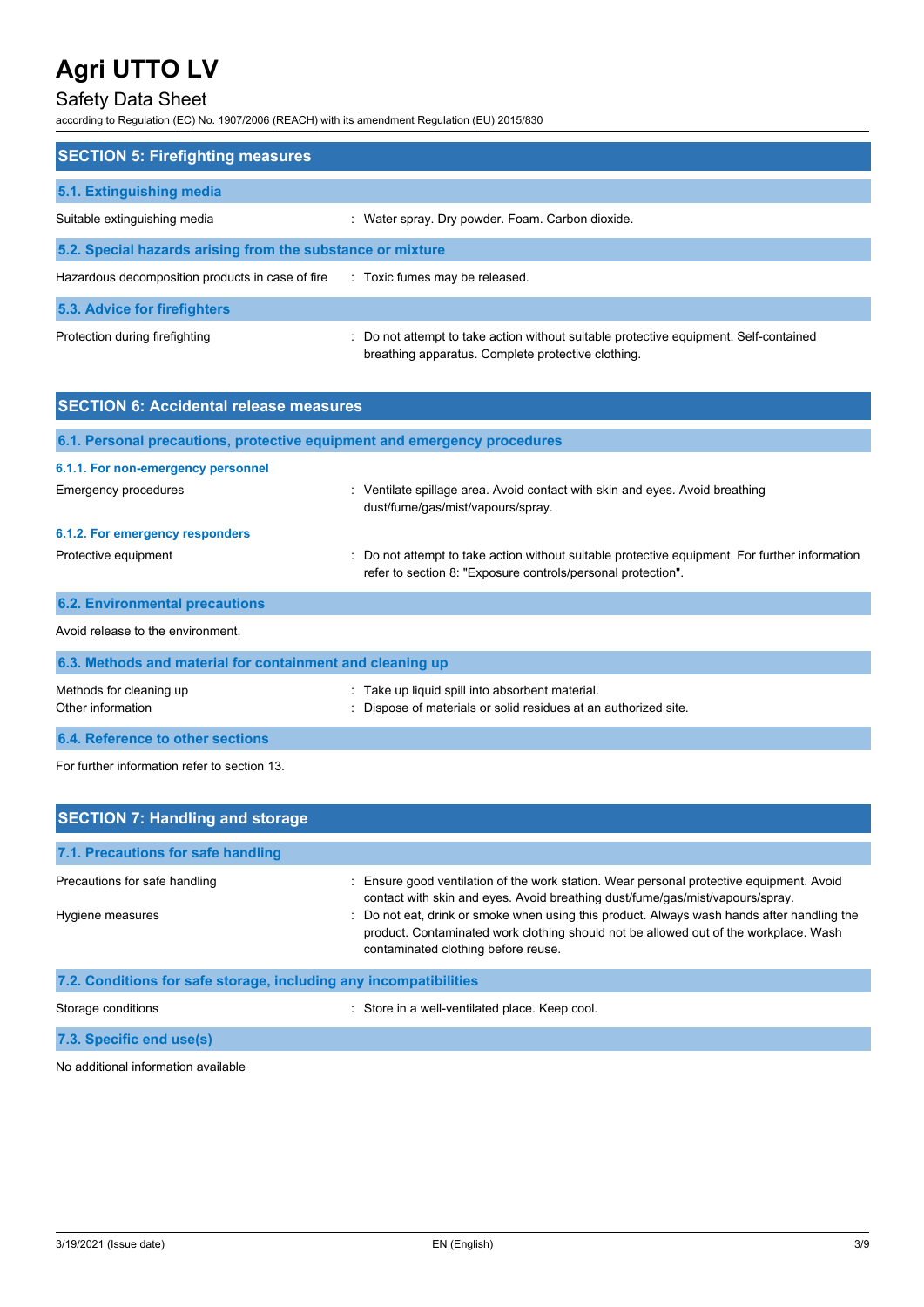## Safety Data Sheet

according to Regulation (EC) No. 1907/2006 (REACH) with its amendment Regulation (EU) 2015/830

#### **SECTION 8: Exposure controls/personal protection**

#### **8.1. Control parameters**

#### **8.1.1 National occupational exposure and biological limit values**

| <b>MINERAL OIL (64742-54-7)</b>                           |                      |  |
|-----------------------------------------------------------|----------------------|--|
| <b>EU - Indicative Occupational Exposure Limit (IOEL)</b> |                      |  |
| Oil mist<br>Local name                                    |                      |  |
| <b>IOEL TWA</b>                                           | $5 \text{ mg/m}^3$   |  |
| <b>IOEL STEL</b>                                          | 10 mg/m <sup>3</sup> |  |

#### **8.1.2. Recommended monitoring procedures**

No additional information available

#### **8.1.3. Air contaminants formed**

No additional information available

#### **8.1.4. DNEL and PNEC**

No additional information available

#### **8.1.5. Control banding**

No additional information available

**8.2. Exposure controls**

#### **8.2.1. Appropriate engineering controls**

#### **Appropriate engineering controls:**

Ensure good ventilation of the work station.

#### **8.2.2. Personal protection equipment**

**Personal protective equipment symbol(s):**



#### **8.2.2.1. Eye and face protection**

| Eye protection: |  |  |
|-----------------|--|--|
| Safety glasses  |  |  |

#### **8.2.2.2. Skin protection**

| Skin and body protection: |
|---------------------------|
|                           |

Wear suitable protective clothing

| Hand protection: |  |  |
|------------------|--|--|
|                  |  |  |

**Protective gloves** 

#### **8.2.2.3. Respiratory protection**

#### **Respiratory protection:**

In case of insufficient ventilation, wear suitable respiratory equipment

#### **8.2.2.4. Thermal hazards**

No additional information available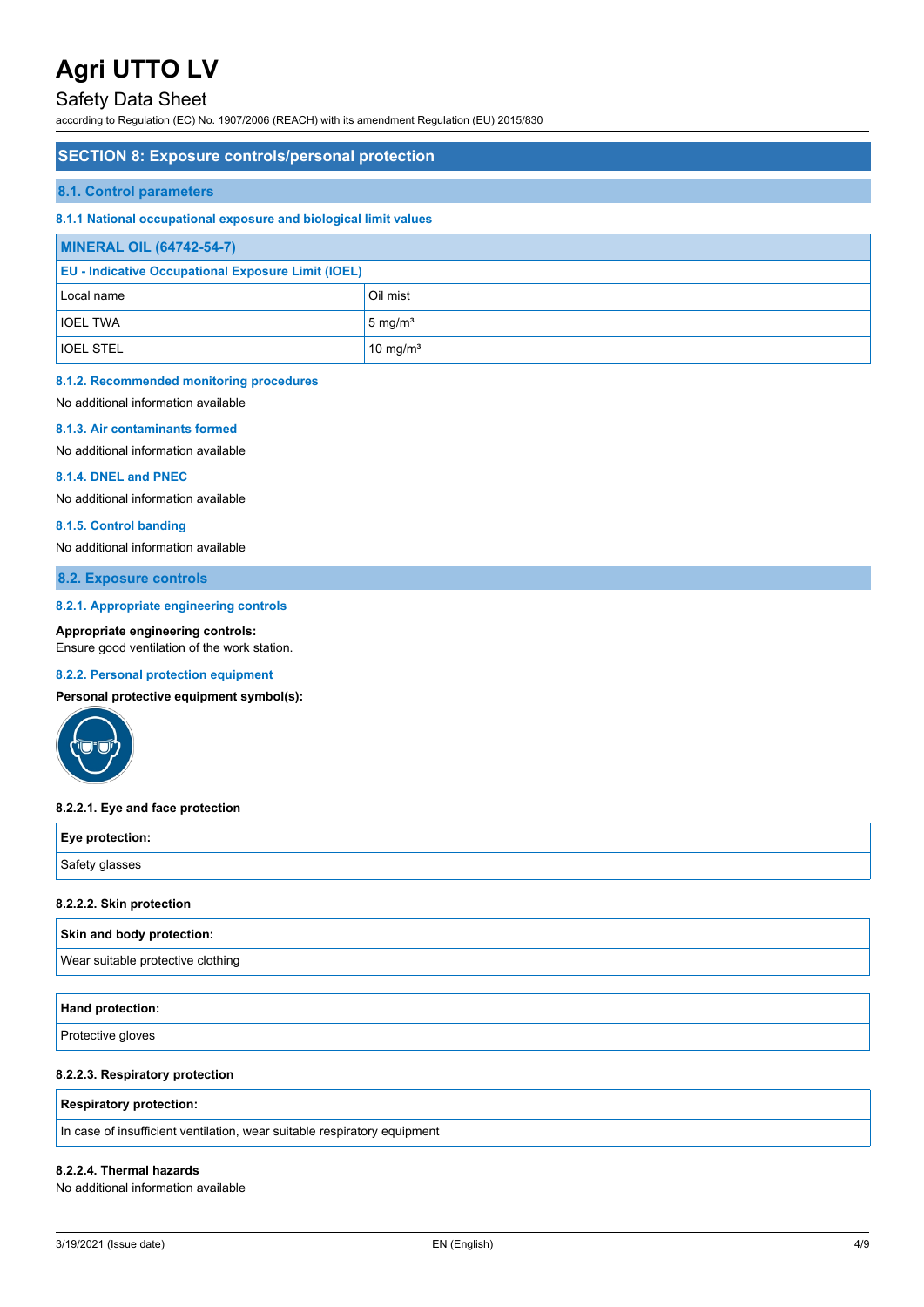## Safety Data Sheet

according to Regulation (EC) No. 1907/2006 (REACH) with its amendment Regulation (EU) 2015/830

#### **8.2.3. Environmental exposure controls**

#### **Environmental exposure controls:**

Avoid release to the environment.

### **SECTION 9: Physical and chemical properties**

#### **9.1. Information on basic physical and chemical properties**

| Physical state                                  | Liquid                             |
|-------------------------------------------------|------------------------------------|
| Colour                                          | <b>brown</b>                       |
| Odour                                           | Characteristic odour               |
| Odour threshold                                 | No data available                  |
| рH                                              | No data available                  |
| Relative evaporation rate (butylacetate=1)      | No data available                  |
| Melting point                                   | Not applicable                     |
| Freezing point                                  | No data available                  |
| Boiling point                                   | No data available                  |
| Flash point                                     | 225 $°C$                           |
| Auto-ignition temperature                       | No data available                  |
| Decomposition temperature                       | No data available                  |
| Flammability (solid, gas)                       | Not applicable                     |
| Vapour pressure                                 | No data available                  |
| Relative vapour density at 20 °C                | No data available                  |
| Relative density                                | $0.858 \ @$ 15.6 deg C             |
| Solubility                                      | insoluble in water                 |
| Partition coefficient n-octanol/water (Log Pow) | No data available                  |
| Viscosity, kinematic                            | 39.8 mm <sup>2</sup> /s @ 40 deg C |
| Viscosity, dynamic                              | No data available                  |
| Explosive properties                            | No data available                  |
| Oxidising properties                            | No data available                  |
| <b>Explosive limits</b>                         | No data available                  |
|                                                 |                                    |

#### **9.2. Other information**

No additional information available

### **SECTION 10: Stability and reactivity**

#### **10.1. Reactivity**

The product is non-reactive under normal conditions of use, storage and transport.

#### **10.2. Chemical stability**

Stable under normal conditions.

**10.3. Possibility of hazardous reactions**

No dangerous reactions known under normal conditions of use.

**10.4. Conditions to avoid**

None under recommended storage and handling conditions (see section 7).

**10.5. Incompatible materials**

No additional information available

**10.6. Hazardous decomposition products**

Under normal conditions of storage and use, hazardous decomposition products should not be produced.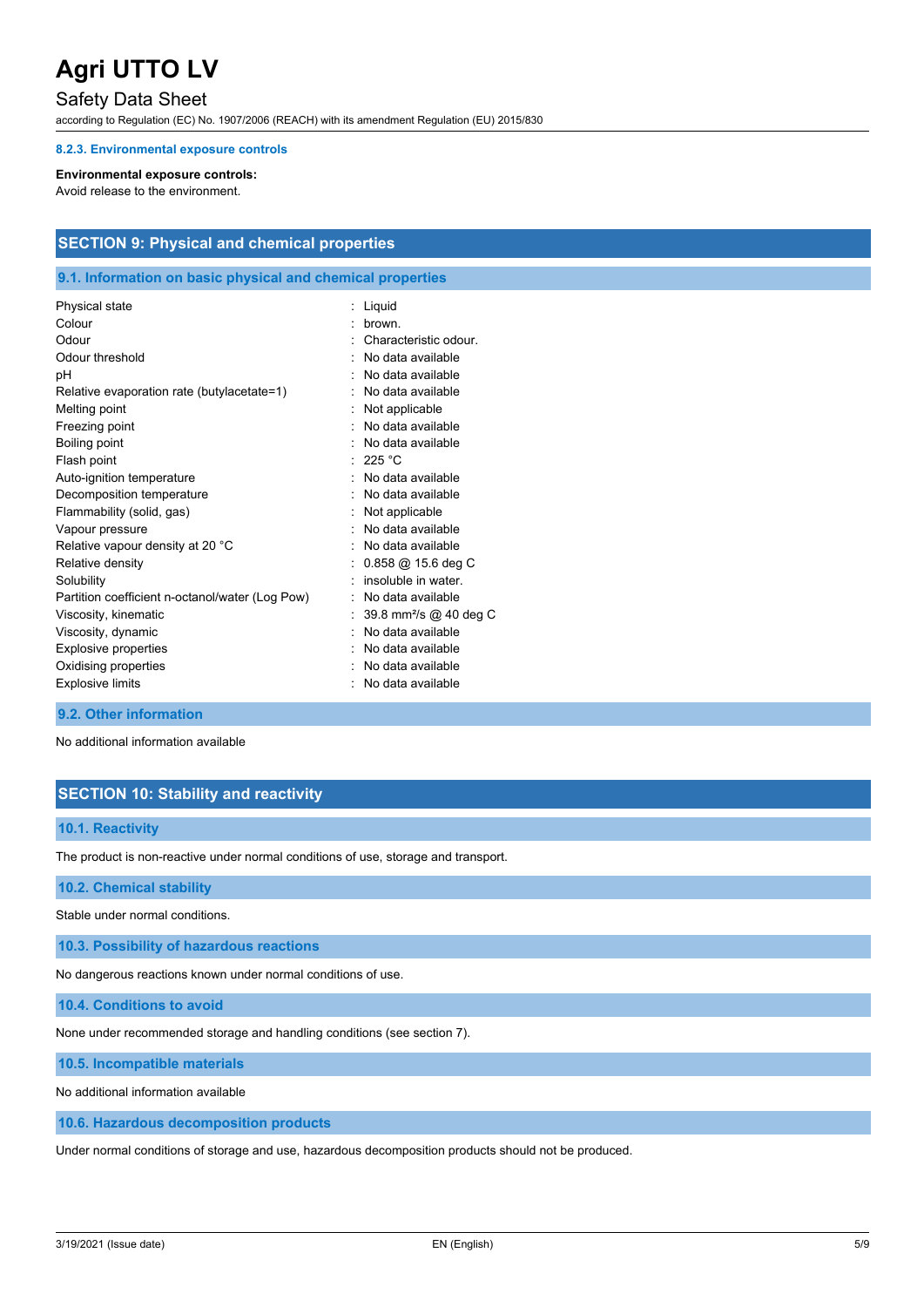## Safety Data Sheet

according to Regulation (EC) No. 1907/2006 (REACH) with its amendment Regulation (EU) 2015/830

### **SECTION 11: Toxicological information**

## **11.1 Information on toxicological effects**

| Acute toxicity (oral)<br>Acute toxicity (dermal)<br>Acute toxicity (inhalation)                                                              | ۰. | Not classified<br>Not classified<br>Not classified                                                                             |
|----------------------------------------------------------------------------------------------------------------------------------------------|----|--------------------------------------------------------------------------------------------------------------------------------|
| Skin corrosion/irritation<br>Serious eye damage/irritation<br>Respiratory or skin sensitisation<br>Germ cell mutagenicity<br>Carcinogenicity | ٠  | Not classified<br>Causes serious eye irritation.<br>May cause an allergic skin reaction.<br>Not classified<br>: Not classified |
| Reproductive toxicity                                                                                                                        |    | : Not classified                                                                                                               |
| STOT-single exposure                                                                                                                         |    | : Not classified                                                                                                               |
| STOT-repeated exposure                                                                                                                       |    | : Not classified                                                                                                               |
| Aspiration hazard                                                                                                                            |    | : Not classified                                                                                                               |
| <b>Agri UTTO LV</b>                                                                                                                          |    |                                                                                                                                |
| Viscosity, kinematic                                                                                                                         |    | 39.8 mm <sup>2</sup> /s @ 40 deg C                                                                                             |

| <b>SECTION 12: Ecological information</b>                                                                                                                                  |                                                                                                                                                                    |
|----------------------------------------------------------------------------------------------------------------------------------------------------------------------------|--------------------------------------------------------------------------------------------------------------------------------------------------------------------|
| 12.1. Toxicity                                                                                                                                                             |                                                                                                                                                                    |
| Ecology - general<br>Hazardous to the aquatic environment, short-term<br>(acute)<br>Hazardous to the aquatic environment, long-term<br>(chronic)<br>Not rapidly degradable | : The product is not considered harmful to aquatic organisms nor to cause long-term adverse<br>effects in the environment.<br>: Not classified<br>: Not classified |
| 12.2. Persistence and degradability                                                                                                                                        |                                                                                                                                                                    |
| No additional information available                                                                                                                                        |                                                                                                                                                                    |
| 12.3. Bioaccumulative potential                                                                                                                                            |                                                                                                                                                                    |
| No additional information available                                                                                                                                        |                                                                                                                                                                    |
| 12.4. Mobility in soil                                                                                                                                                     |                                                                                                                                                                    |
| No additional information available                                                                                                                                        |                                                                                                                                                                    |
| 12.5. Results of PBT and vPvB assessment                                                                                                                                   |                                                                                                                                                                    |
| No additional information available                                                                                                                                        |                                                                                                                                                                    |
| 12.6. Other adverse effects                                                                                                                                                |                                                                                                                                                                    |
| No additional information available                                                                                                                                        |                                                                                                                                                                    |
| <b>SECTION 13: Disposal considerations</b>                                                                                                                                 |                                                                                                                                                                    |

## **13.1. Waste treatment methods**

Waste treatment methods : Dispose of contents/container in accordance with licensed collector's sorting instructions.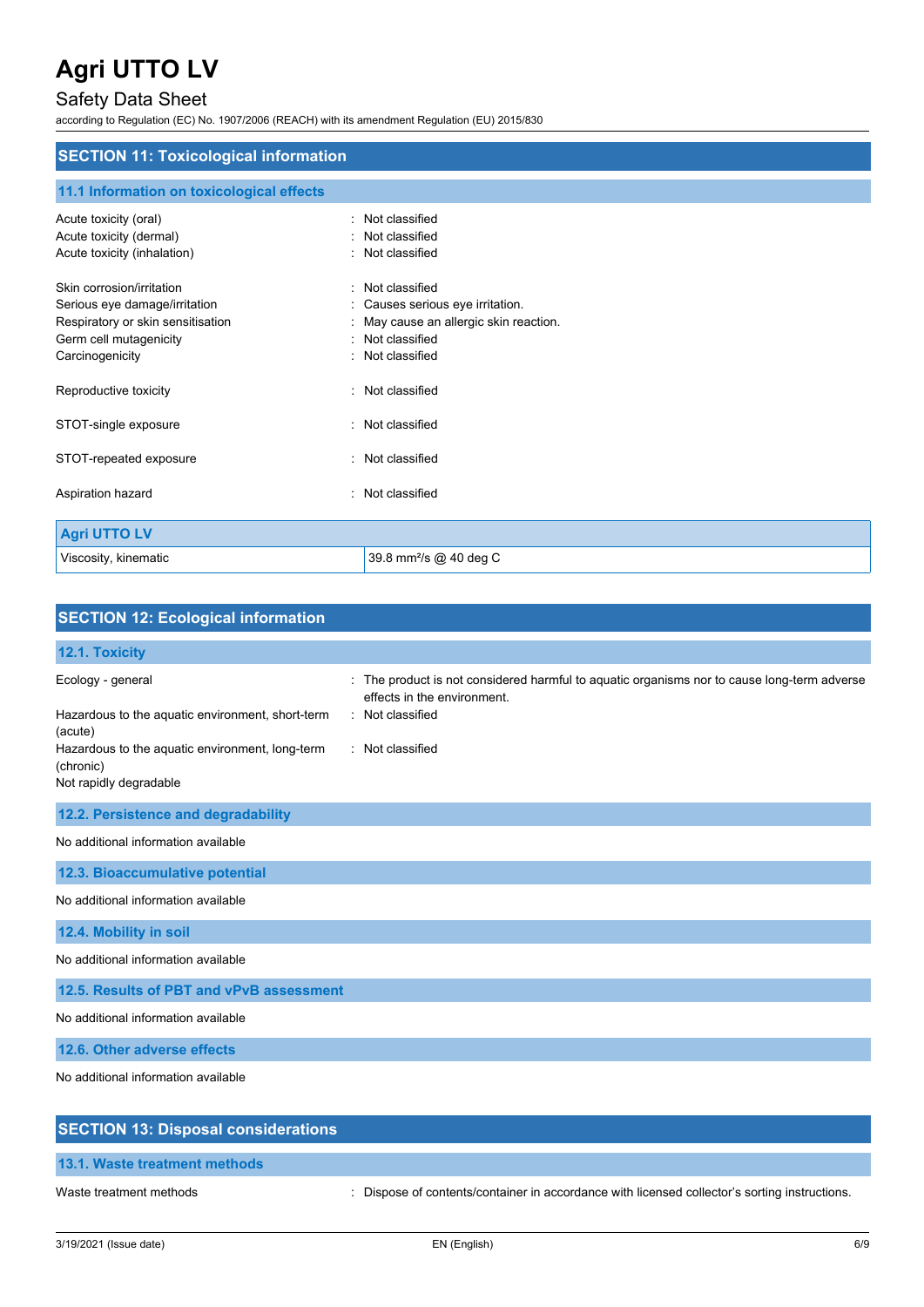## Safety Data Sheet

according to Regulation (EC) No. 1907/2006 (REACH) with its amendment Regulation (EU) 2015/830

| <b>SECTION 14: Transport information</b>         |                |                |                |                |
|--------------------------------------------------|----------------|----------------|----------------|----------------|
| In accordance with ADR / IMDG / IATA / ADN / RID |                |                |                |                |
| <b>ADR</b>                                       | <b>IMDG</b>    | <b>IATA</b>    | <b>ADN</b>     | <b>RID</b>     |
| 14.1. UN number                                  |                |                |                |                |
| Not applicable                                   | Not applicable | Not applicable | Not applicable | Not applicable |
| 14.2. UN proper shipping name                    |                |                |                |                |
| Not applicable                                   | Not applicable | Not applicable | Not applicable | Not applicable |
| 14.3. Transport hazard class(es)                 |                |                |                |                |
| Not applicable                                   | Not applicable | Not applicable | Not applicable | Not applicable |
| 14.4. Packing group                              |                |                |                |                |
| Not applicable                                   | Not applicable | Not applicable | Not applicable | Not applicable |
| <b>14.5. Environmental hazards</b>               |                |                |                |                |
| Not applicable                                   | Not applicable | Not applicable | Not applicable | Not applicable |
| No supplementary information available           |                |                |                |                |

#### **14.6. Special precautions for user**

**Overland transport** Not applicable **Transport by sea** Not applicable **Air transport** Not applicable **Inland waterway transport** Not applicable **Rail transport** Not applicable

**14.7. Transport in bulk according to Annex II of Marpol and the IBC Code**

Not applicable

## **SECTION 15: Regulatory information**

**15.1. Safety, health and environmental regulations/legislation specific for the substance or mixture**

#### **15.1.1. EU-Regulations**

Contains no REACH substances with Annex XVII restrictions

Contains no substance on the REACH candidate list

Contains no REACH Annex XIV substances

Contains no substance subject to Regulation (EU) No 649/2012 of the European Parliament and of the Council of 4 July 2012 concerning the export and import of hazardous chemicals.

Contains no substance subject to Regulation (EU) No 2019/1021 of the European Parliament and of the Council of 20 June 2019 on persistent organic pollutants

#### **15.1.2. National regulations**

No additional information available

**15.2. Chemical safety assessment**

No chemical safety assessment has been carried out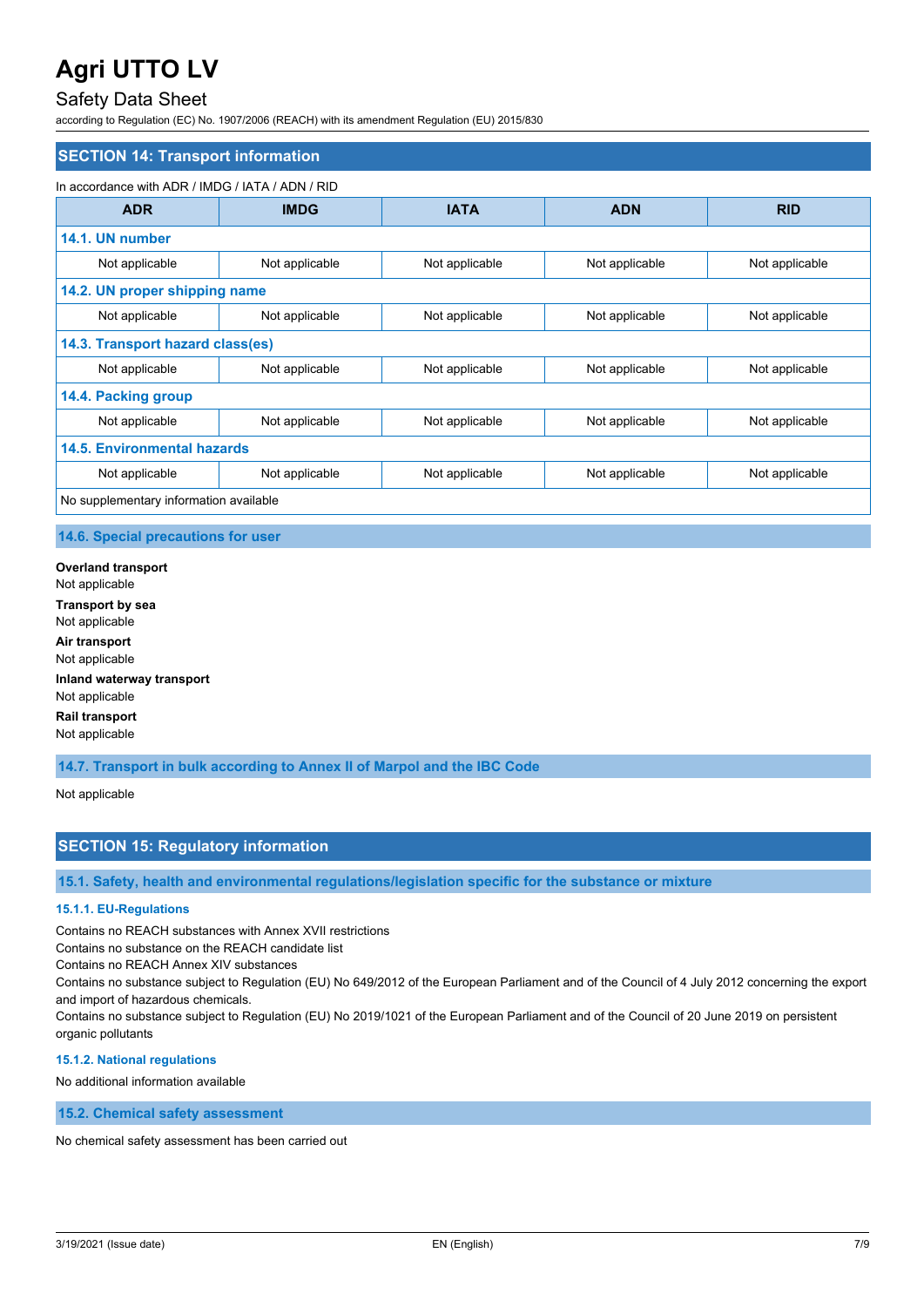## Safety Data Sheet

according to Regulation (EC) No. 1907/2006 (REACH) with its amendment Regulation (EU) 2015/830

## **SECTION 16: Other information**

| <b>Abbreviations and acronyms:</b> |                                                                                                   |
|------------------------------------|---------------------------------------------------------------------------------------------------|
| <b>ADN</b>                         | European Agreement concerning the International Carriage of Dangerous Goods by Inland Waterways   |
| <b>ADR</b>                         | European Agreement concerning the International Carriage of Dangerous Goods by Road               |
| ATE                                | <b>Acute Toxicity Estimate</b>                                                                    |
| <b>BLV</b>                         | <b>Biological limit value</b>                                                                     |
| CAS-No.                            | Chemical Abstract Service number                                                                  |
| CLP                                | Classification Labelling Packaging Regulation; Regulation (EC) No 1272/2008                       |
| <b>DMEL</b>                        | <b>Derived Minimal Effect level</b>                                                               |
| <b>DNEL</b>                        | Derived-No Effect Level                                                                           |
| <b>EC50</b>                        | Median effective concentration                                                                    |
| EC-No.                             | European Community number                                                                         |
| EN                                 | European Standard                                                                                 |
| <b>IATA</b>                        | International Air Transport Association                                                           |
| <b>IMDG</b>                        | International Maritime Dangerous Goods                                                            |
| <b>LC50</b>                        | Median lethal concentration                                                                       |
| LD50                               | Median lethal dose                                                                                |
| <b>LOAEL</b>                       | Lowest Observed Adverse Effect Level                                                              |
| <b>NOAEC</b>                       | No-Observed Adverse Effect Concentration                                                          |
| <b>NOAEL</b>                       | No-Observed Adverse Effect Level                                                                  |
| <b>NOEC</b>                        | No-Observed Effect Concentration                                                                  |
| OEL                                | Occupational Exposure Limit                                                                       |
| <b>PBT</b>                         | <b>Persistent Bioaccumulative Toxic</b>                                                           |
| PNEC                               | <b>Predicted No-Effect Concentration</b>                                                          |
| <b>REACH</b>                       | Registration, Evaluation, Authorisation and Restriction of Chemicals Regulation (EC) No 1907/2006 |
| <b>RID</b>                         | Regulations concerning the International Carriage of Dangerous Goods by Rail                      |
| SDS                                | Safety Data Sheet                                                                                 |
| vPvB                               | Very Persistent and Very Bioaccumulative                                                          |
| WGK                                | <b>Water Hazard Class</b>                                                                         |

| Full text of H- and EUH-statements: |                                                                   |  |
|-------------------------------------|-------------------------------------------------------------------|--|
| Aquatic Chronic 2                   | Hazardous to the aquatic environment - Chronic Hazard, Category 2 |  |
| Aquatic Chronic 4                   | Hazardous to the aquatic environment — Chronic Hazard, Category 4 |  |
| Asp. Tox. 1                         | Aspiration hazard, Category 1                                     |  |
| Eye Dam. 1                          | Serious eye damage/eye irritation, Category 1                     |  |
| Skin Irrit. 2                       | Skin corrosion/irritation, Category 2                             |  |
| Skin Sens. 1                        | Skin sensitisation, Category 1                                    |  |
| H304                                | May be fatal if swallowed and enters airways.                     |  |
| H315                                | Causes skin irritation.                                           |  |
| H317                                | May cause an allergic skin reaction.                              |  |
|                                     |                                                                   |  |